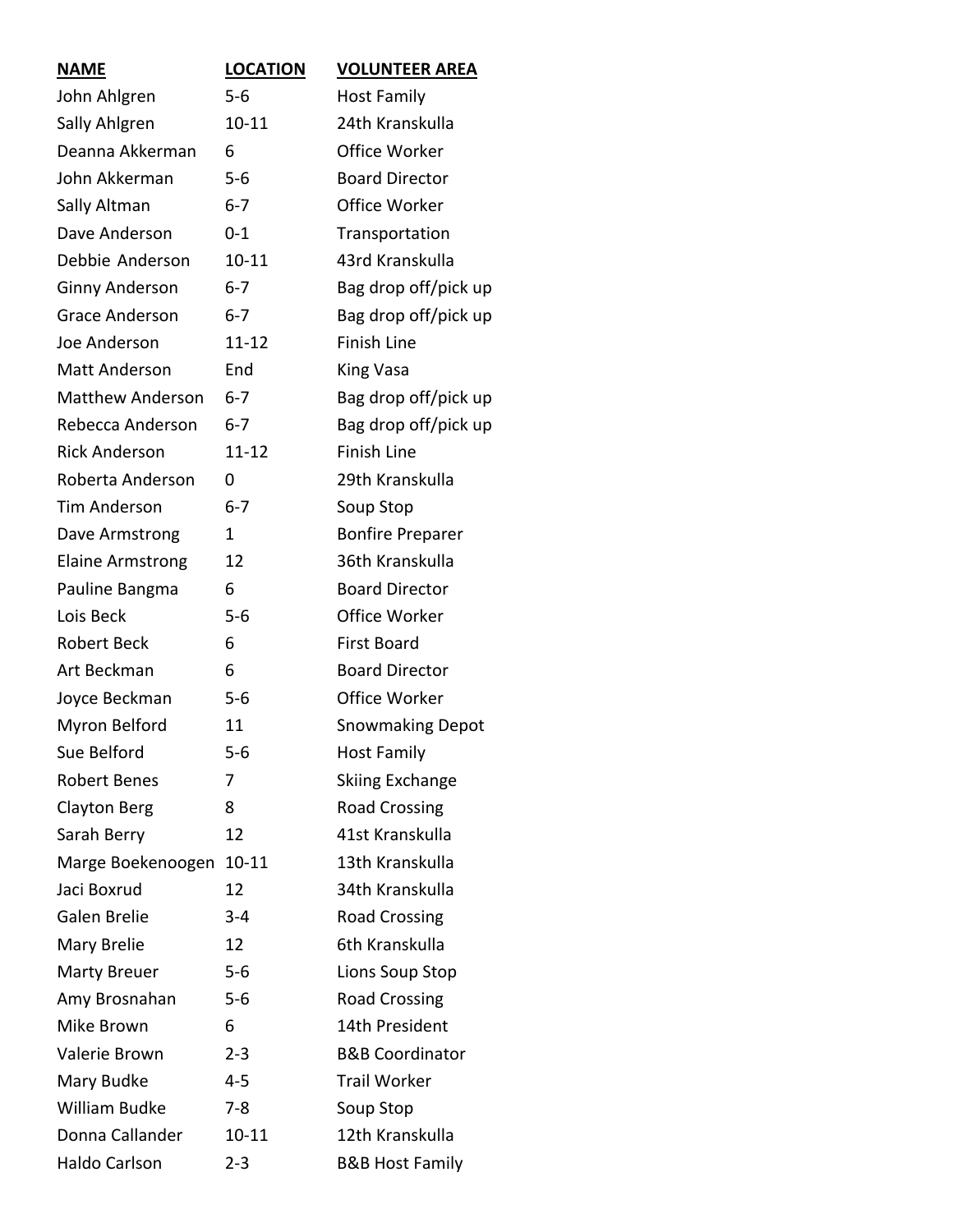| <b>NAME</b>              | <b>LOCATION</b> | <b>VOLUNTEER AREA</b>      |
|--------------------------|-----------------|----------------------------|
| Jerome Carlson           | $0 - 1$         | Landowner                  |
| Lorraine Carlson         | $2 - 3$         | <b>B&amp;B Host Family</b> |
| Marty Carlson            | $4 - 5$         | <b>Trail Worker</b>        |
| Peg Carlson              | 12              | 31st Kranskulla            |
| Doyle Casavant           | $0 - 1$         | Landowner                  |
| <b>Barb Clipperton</b>   | $0 - 1$         | Landowner                  |
| Maurie Clipperton        | $0 - 1$         | Landowner                  |
| <b>Beth Conway</b>       | $5 - 6$         | Marketing                  |
| Jim Conway               | $5 - 6$         | Marketing                  |
| Karla Dahms              | 4-5             | <b>Trail Worker</b>        |
| <b>Robert Dahms</b>      | 5               | <b>Trail Worker</b>        |
| Patti Demuth             | $6 - 7$         | Office                     |
| Connie Erickson          | $2 - 3$         | <b>B&amp;B Host Family</b> |
| Dave Erickson            | $2 - 3$         | <b>B&amp;B Host Family</b> |
| Annie Everson            | $5-6$           | <b>Host Family</b>         |
| David Everson            | $4 - 5$         | Entertainer                |
| Leland Everson           | $5-6$           | <b>Host Family</b>         |
| Amanda Felger            | $5 - 6$         | Soup Stop                  |
| Andrew Felger            | $5 - 6$         | Soup Stop                  |
| Deanna Felger            | $5-6$           | Landowner                  |
| Jakob Felger             | $5 - 6$         | Soup Stop                  |
| Karen Felger             | $5-6$           | Soup Stop                  |
| Matt Felger              | $5-6$           | Soup Stop                  |
| Tom Felger               | $5 - 6$         | Landowner                  |
| Zackary Felger           | $5 - 6$         | Soup Stop                  |
| Mike Fetzek              | $5 - 6$         | <b>Road Crossing</b>       |
| <b>Chuck Flanders</b>    | 7-8             | Mower                      |
| <b>Sue Flanders</b>      | $9 - 10$        | Fundraiser                 |
| Leonard Flikke           | $3 - 4$         | <b>Road Crossing</b>       |
| Sue Flikke               | $3 - 4$         | <b>Road Crossing</b>       |
| <b>Ashley Forslund</b>   | 12              | Race Announcer             |
| <b>Rolf Forslund</b>     | 6               | 12th President             |
| Susan FranceWeber        | 12, End         | 25th Kranskulla            |
| Barbara Fredrickson      | 6               | 16th President             |
| <b>Betty Fredrickson</b> | $6 - 7$         | Soup Stop                  |
| Earl Fredrickson         | $6 - 7$         | Soup Stop                  |
| Wayne Fredrickson        | 11              | Snow Farmer                |
| Julie Freeman            | 5-6             | <b>Host Family</b>         |
| Cathy Fuchs              | $6 - 7$         | Office                     |
| <b>Rich Fuchs</b>        | 11-12           | Set up/take down           |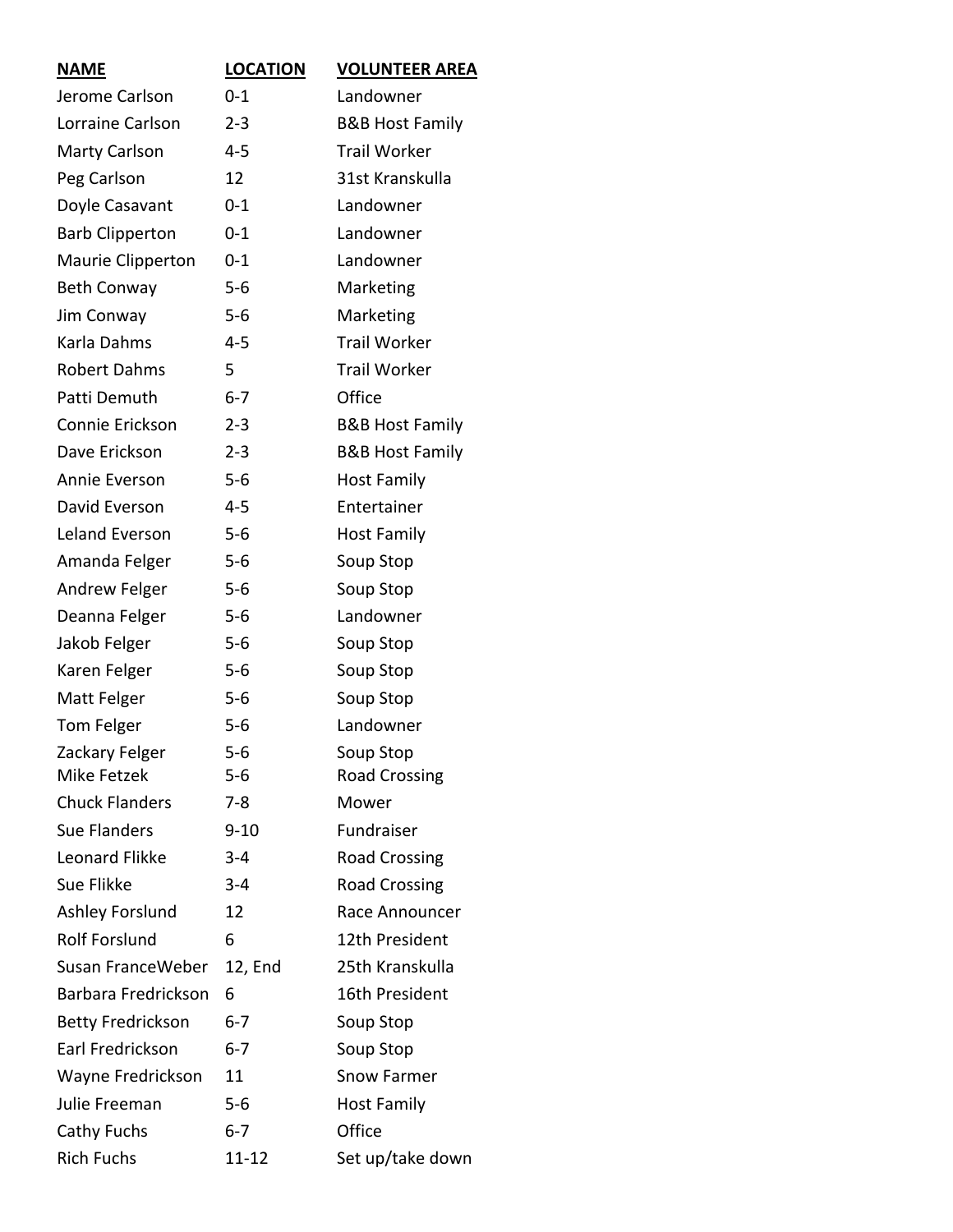| <b>NAME</b>             | <b>LOCATION</b> | <b>VOLUNTEER AREA</b>   |
|-------------------------|-----------------|-------------------------|
| <b>Emily Gebhart</b>    | $7-8$           | Bag drop off/pick up    |
| Mazie Gebhart           | $7 - 8$         | Bag drop off/pick up    |
| Zoey Gebhart            | $7 - 8$         | Bag drop off/pick up    |
| Chip Gerdin             | 12              | Announcer               |
| <b>Chad Giese</b>       | $6 - 7$         | Assigned Bell Ringer    |
| Diane Giese             | 12              | 30th Kranskulla         |
| <b>Tom Giese</b>        | 6               | 13th President          |
| Harlan Gilbertson       | $10 - 11$       | <b>Trail Clearer</b>    |
| Lisa Gilbertson         | $5-6$           | Office Worker           |
| Petey Gilbertson        | 11-12           | Set up/take down        |
| Angela Gorham           | 12              | 38th Kranskulla         |
| Carmel Gorham           | 12              | 20th Kranskulla         |
| Jeff Gorham             | 6               | <b>Board Director</b>   |
| Marilyn Gorham          | $5 - 6$         | <b>Host Family</b>      |
| <b>Muriel Gorham</b>    | 12              | 4th Kranskulla          |
| Pat Gorham              | 6               | 8th President           |
| Robert Gorham           | $5 - 6$         | <b>Host Family</b>      |
| Mark Gravich            | 12              | Race Announcer          |
| Verona Gravich          | 6               | <b>Board Director</b>   |
| Diane Greenagel         | 6               | <b>Board Director</b>   |
| <b>Molly Gunderson</b>  | $3 - 4$         | Packet Pickup           |
| Jessica Gunion          | $7 - 8$         | Bag drop off/pick up    |
| <b>Ardis Hallstrom</b>  | $5-6$           | <b>Host Family</b>      |
| <b>Bill Hallstrom</b>   | $5-6$           | <b>Host Family</b>      |
| Gordon Hallstrom        | $5 - 6$         | <b>Host Family</b>      |
| Ruth Reed Hansberry 5-6 |                 | <b>Host Family</b>      |
| <b>Steve Hansberry</b>  | $6 - 7$         | Soup Stop               |
| Harold Hanson           | 6               | <b>Board Director</b>   |
| <b>Bev Harris</b>       | 10              | 7th Kranskulla          |
| Gus Hellzen II          | $2 - 3$         | 1st King Vasa           |
| <b>Gus Hellzen III</b>  | $0 - 1$         | 2nd King Vasa           |
| Dakota Helmbrecht       | $7 - 8$         | Lions Soup Stop         |
| Tom Heuer               | $4 - 5$         | <b>Trail Worker</b>     |
| Beatta Hillman          | 6               | <b>Sister City Team</b> |
| <b>Gary Hirsch</b>      | $4 - 5$         | <b>Marketing Videos</b> |
| Mason Hjelle            | 4-5             | <b>Trail Worker</b>     |
| Sue Hjelle              | 12              | 14th Kranskulla         |
| John Hollister          | $5 - 6$         | <b>Host Family</b>      |
| Leslie Hollister        | $5 - 6$         | <b>Host Family</b>      |
| Eva Holmgren            | $5-6$           | Soup Stop               |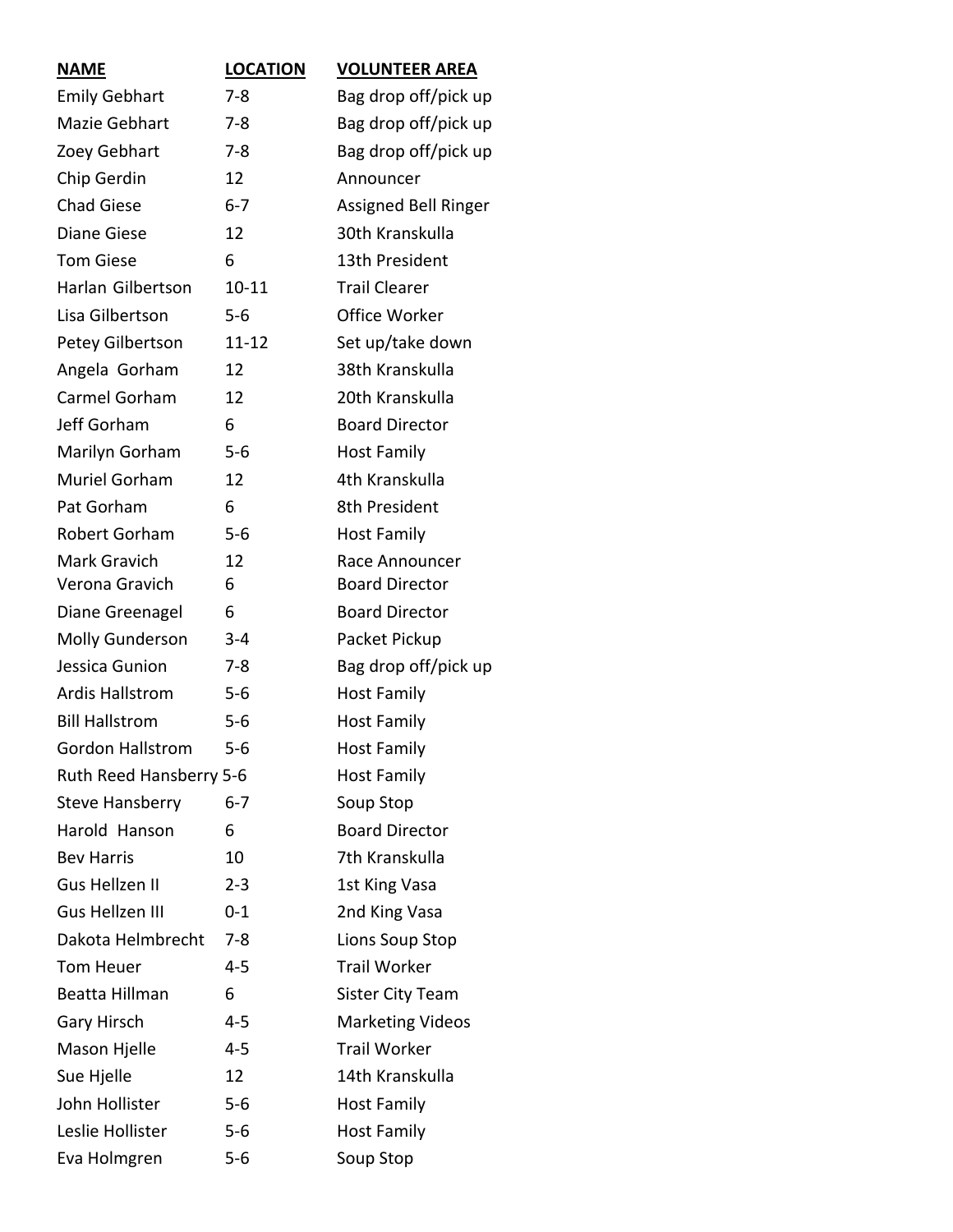| <b>NAME</b>                  | <b>LOCATION</b> | <b>VOLUNTEER AREA</b>  |
|------------------------------|-----------------|------------------------|
| John Holmgren                | $5 - 6$         | Soup Stop              |
| Maggie Holmgren              | $5 - 6$         | Soup Stop              |
| Molly Holmgren               | $5-6$           | Soup Stop              |
| Sarah Holmgren               | 5-6             | Soup Stop              |
| <b>Betsy Hoppe</b>           | $5 - 6$         | <b>Road Crossing</b>   |
| Paul Hoppe                   | $5 - 6$         | <b>Road Crossing</b>   |
| Carol Hushagen               | $5 - 6$         | <b>Host Family</b>     |
| Gary Hushagen                | $5-6$           | <b>Host Family</b>     |
| Doyle Jelsing                | $11 - 12$       | <b>Finish Line</b>     |
| Vicki Jelsing                | $6 - 7$         | Office Worker          |
| Alaine Johnson               | 12              | 33rd Kranskulla        |
| Barb Johnson                 | $0 - 1$         | Landowner              |
| Bea Johnson                  | $10 - 11$       | 5th Kranskulla         |
| Dan Johnson                  | $0 - 1$         | Landowner              |
| Herb Johnson                 | $3 - 4$         | Race Database          |
| Marc Johnson                 | 12              | Race Announcer         |
| Mary Ann Johnson             | $5 - 6$         | <b>Host Family</b>     |
| Merlin Johnson               | $5 - 6$         | <b>Host Family</b>     |
| Mike Johnson                 | $5 - 6$         | <b>Host Family</b>     |
| Steve Johnson                | 6               | 3rd President          |
| Tracey Johnson               | 12              | 35th Kranskulla        |
| Glen Johnstone               | 2 & 6           | 1st President          |
| Jean Johnstone               | $0 - 1$         | Landowner              |
| Margie Johnstone             | 10              | 17th Kranskulla        |
| Pam Johnstone                | 12              | 28th Kranskulla        |
| Angela Johnstone Nistler 5-6 |                 | Race Forerunner        |
| Sandy Juettner               | $9 - 10$        | Miniloppet             |
| Allen Kadlec                 | $6 - 7$         | Lions Soup Stop        |
| Kathy Kerr                   | $9 - 10$        | Fundraiser             |
| Katie Kerr                   | 7               | <b>Skiing Exchange</b> |
| Jim Klapmeier                | $0 - 1$         | Landowner              |
| Julie Klapmeier              | $0 - 1$         | Landowner              |
| Dee Kotaska                  | $1-2$ , End     | Photographer           |
| <b>Beckett Kroll</b>         | $5 - 6$         | <b>Trail Worker</b>    |
| Daschle Kroll                | $5 - 6$         | <b>Trail Worker</b>    |
| Dave Kroll                   | $5-6$           | <b>Trail Worker</b>    |
| Miles Kroll                  | $5-6$           | <b>Trail Worker</b>    |
| Adam Kunkel                  | $5 - 6$         | <b>Trail Worker</b>    |
| Janelle Kunkel               | $5 - 6$         | <b>Trail Worker</b>    |
| Jeremy Kunkel                | $5 - 6$         | <b>Trail Worker</b>    |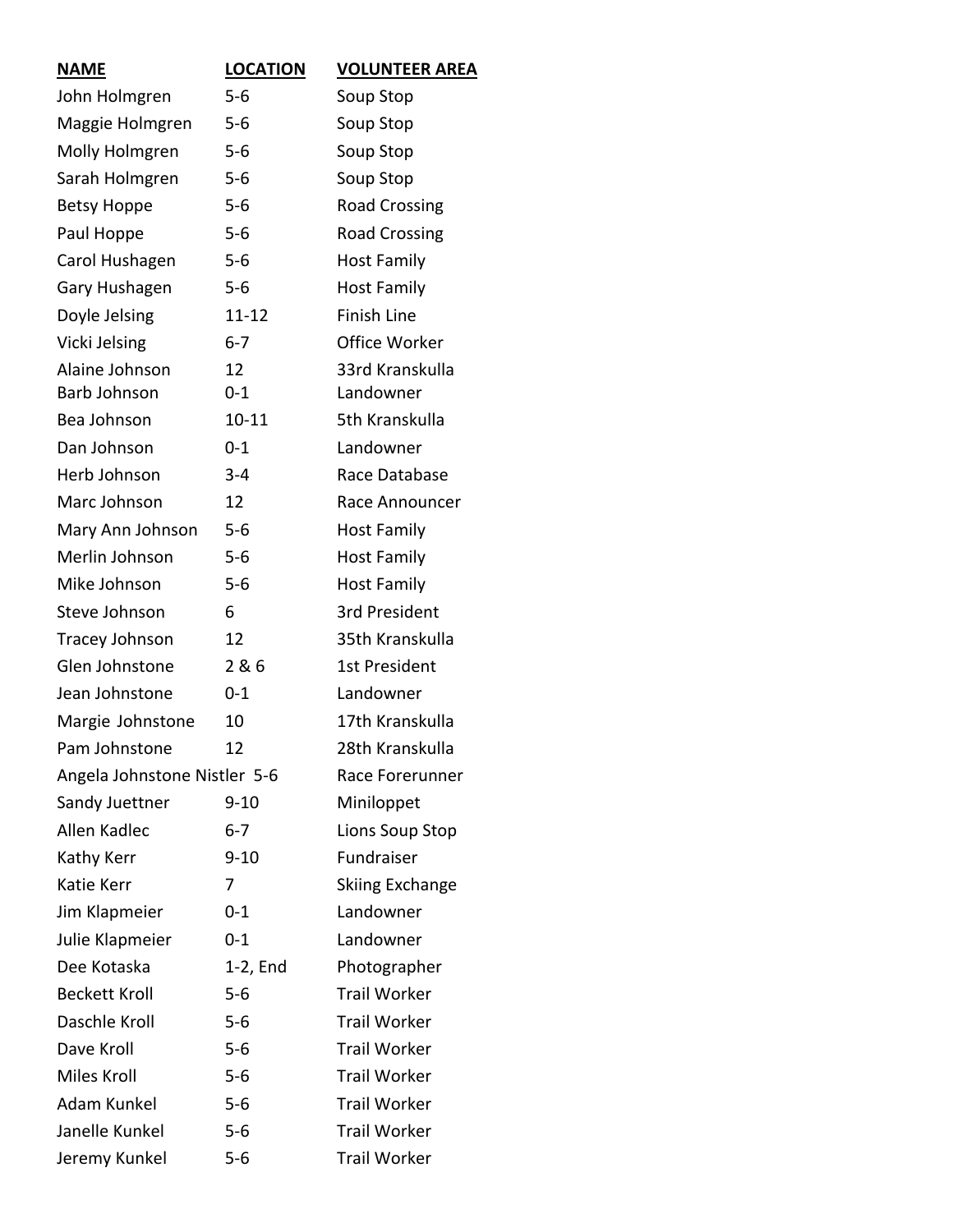| <b>NAME</b>            | <b>LOCATION</b> | <b>VOLUNTEER AREA</b>      |
|------------------------|-----------------|----------------------------|
| Marvin Kunkel          | $11 - 12$       | <b>Finish Line</b>         |
| Paul Kunkel            | $5 - 6$         | <b>Trail Worker</b>        |
| Linda Laitala          | 6               | <b>Board Director</b>      |
| Cece Lang              | $6 - 7$         | Bag drop off/pick up       |
| Dave Lang              | $6 - 7$         | Bag drop off/pick up       |
| Lila Lang              | $6 - 7$         | Bag drop off/pick up       |
| Hailey Lankford        | $6 - 7$         | Bag drop off/pick up       |
| Jane Lansing           | $3 - 4$         | Soup Stop                  |
| Peter Larsen           | 11              | <b>Trail Grooming</b>      |
| Dan Larson             | $9 - 10$        | <b>Equipment Donor</b>     |
| Karen Larson           | 10              | 23rd Kranskulla            |
| Paul Larson            | 5               | <b>Tree Planting</b>       |
| Tom Larson             | $4 - 5$         | <b>Trail Worker</b>        |
| Wade Lennox            | 6               | <b>Board Director</b>      |
| Keith Lester           | $4 - 5$         | Song Writer                |
| Sue Lester             | $4 - 5$         | Song Writer                |
| <b>Rex Lindberg</b>    | $5 - 6$         | <b>Road Crossing</b>       |
| Jackie Lindblom        | 0               | 26th Kranskulla            |
| John Lindblom          | 6               | 2nd President              |
| Johanna Lindig         | $5-6$           | Office Worker              |
| Michael Lindig         | $10 - 11$       | <b>Trail Worker</b>        |
| <b>Robert Lindig</b>   | $8 - 9$         | <b>Mora Classic Series</b> |
| Carl Long              | $9 - 10$        | Fundraiser                 |
| Kathy Lynch            | 1               | <b>Announcer Assistant</b> |
| Mike Lynch             | 1               | Race Announcer             |
| <b>Bernard Manthei</b> | 1               | Race Starter               |
| Joe Manthei            | 1               | Race Starter               |
| Pam Manthei            | $3 - 4$         | Packet Pickup              |
| Jordan Martens         | $6 - 7$         | Bag drop off/pick up       |
| <b>Keira Martens</b>   | $6 - 7$         | Bag drop off/pick up       |
| Randi Martens          | $6 - 7$         | Bag drop off/pick up       |
| <b>Gene Mattson</b>    | $9 - 10$        | Security                   |
| Debee McGovern         | $10 - 11$       | 27th Kranskulla            |
| Jenna McGuire          | $6 - 7$         | Assigned Bell Ringer       |
| <b>Russ Mills</b>      | 12              | Announcer                  |
| <b>Ruth Mills</b>      | $6 - 7$         | Office Worker              |
| Debra Minnich          | $5 - 6$         | Donor                      |
| Rod Minnich            | 5-6, End        | Donor                      |
| Phoebe Miron Kroll     | $5 - 6$         | <b>Trail Worker</b>        |
| <b>Judy Morgenweck</b> | 12              | Timer                      |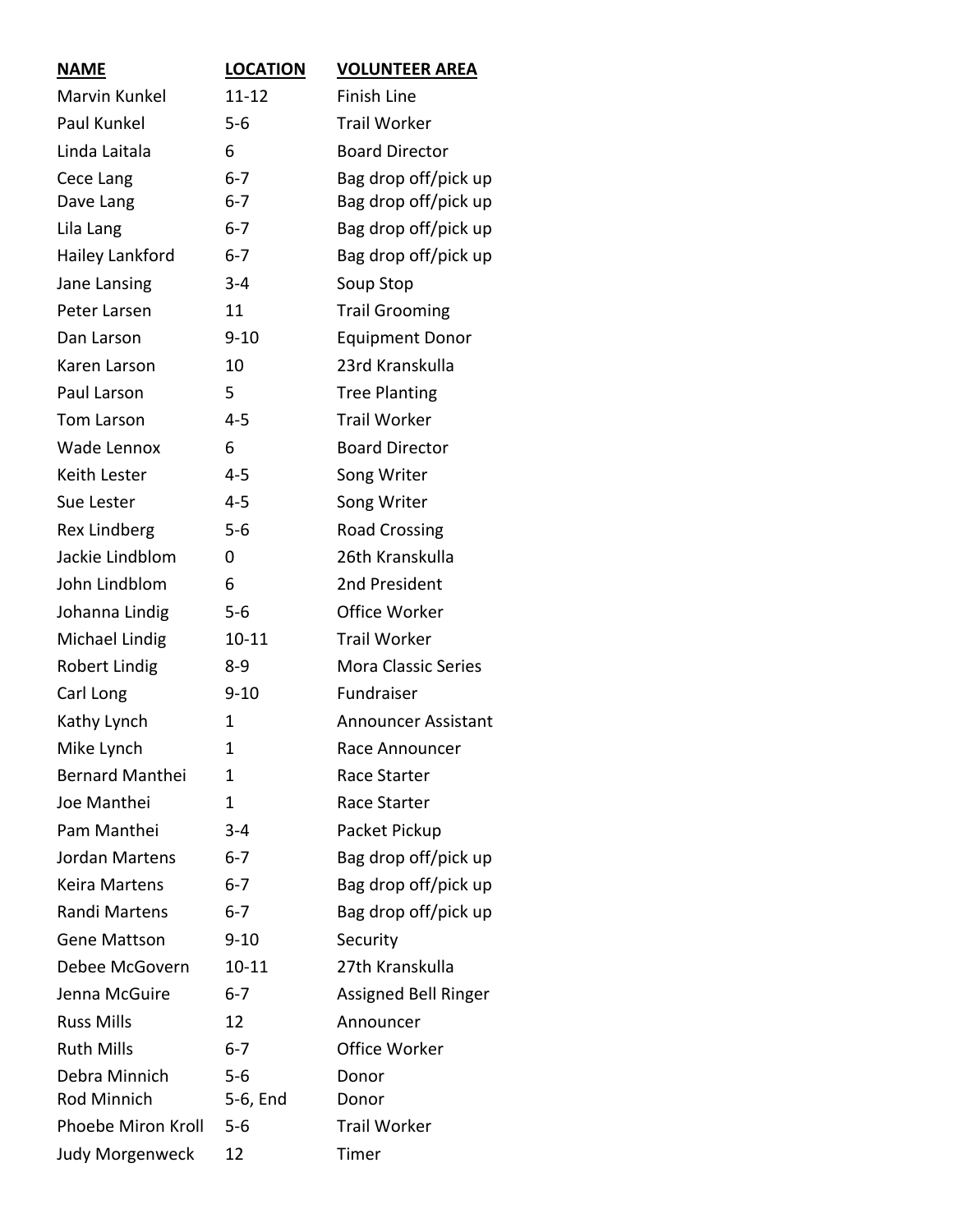| <b>NAME</b>              | <b>LOCATION</b> | <b>VOLUNTEER AREA</b>         |
|--------------------------|-----------------|-------------------------------|
| Jean Mork                | $6 - 7$         | Race Forerunner               |
| <b>Troy Mork</b>         | $9 - 10$        | <b>Course Marshal</b>         |
| Debbie Morrison          | 6               | 17th President                |
| <b>Ben Mulford</b>       | $5 - 6$         | <b>Trail Worker</b>           |
| Joe Mulford              | $5 - 6$         | <b>Trail Worker</b>           |
| Julie Mulford            | $5-6$           | <b>Trail Worker</b>           |
| <b>Tommy Mulford</b>     | $5-6$           | <b>Trail Signs</b>            |
| Jan Munter               | 12              | 11th Kranskulla               |
| Jack Nieboer             | $9 - 10$        | <b>Trail Team Captain</b>     |
| Roger Nieboer            | 3-4, End        | <b>Road Crossing</b>          |
| <b>Chris Nissen</b>      | $6 - 7$         | Lions Soup Stop               |
| Alice Oehrlein           | $2 - 3$         | <b>B&amp;B Host Family</b>    |
| <b>Thaddeas Oehrlein</b> | $2 - 3$         | <b>B&amp;B Host Family</b>    |
| <b>Thelma Olds</b>       | $6 - 7$         | <b>Inscribing Dala Horses</b> |
| Jessica Olen             | 12              | 37th Kranskulla               |
| Joanne Olen              | 12              | 22nd Kranskulla               |
| Luke Olen                | 11              | <b>Snow Farmer</b>            |
| Walt Olen                | $5-6$           | <b>Host Family</b>            |
| Chris Olson              | $5-6$           | Soup Stop                     |
| Dennis Olson             | $11 - 12$       | Set up/take down              |
| Don Olson                | 6               | 10th President                |
| Donna Olson              | 12              | 8th Kranskulla                |
| Eno Olson                | $9 - 10$        | <b>Trail Worker</b>           |
| Eric Olson               | 11              | Snow Farmer                   |
| Gayla Olson              | 8               | <b>Road Crossing</b>          |
| Jake Olson               | 4-5             | <b>Trail Worker</b>           |
| Jane Olson               | $5-6$           | Soup Stop                     |
| Lynda Olson              | $6 - 7$         | Office Worker                 |
| Mary Olson               | $9 - 10$        | <b>Equipment Donor</b>        |
| Nora Olson               | $5 - 6$         | Soup Stop                     |
| Paul Olson               | $4 - 5$         | <b>Trail Worker</b>           |
| Sam Olson                | $5 - 6$         | Soup Stop                     |
| Karen Jane Onan          | $\mathbf 1$     | Merchandise Designer          |
| Carol Orazem             | $6 - 7$         | Office                        |
| Jim Orazem               | $9 - 10$        | <b>Tracking Race Leaders</b>  |
| Barbara Orstad           | $6 - 7$         | Office                        |
| Sheila Parent            | 7               | <b>First Aid</b>              |
| <b>Tracy Patten</b>      | $9 - 10$        | <b>Prerace Trail Cleaners</b> |
| Gin Peterson             | $5 - 6$         | <b>Office Worker</b>          |
| <b>Avis Pixley</b>       | $2 - 3$         | <b>B&amp;B Host Family</b>    |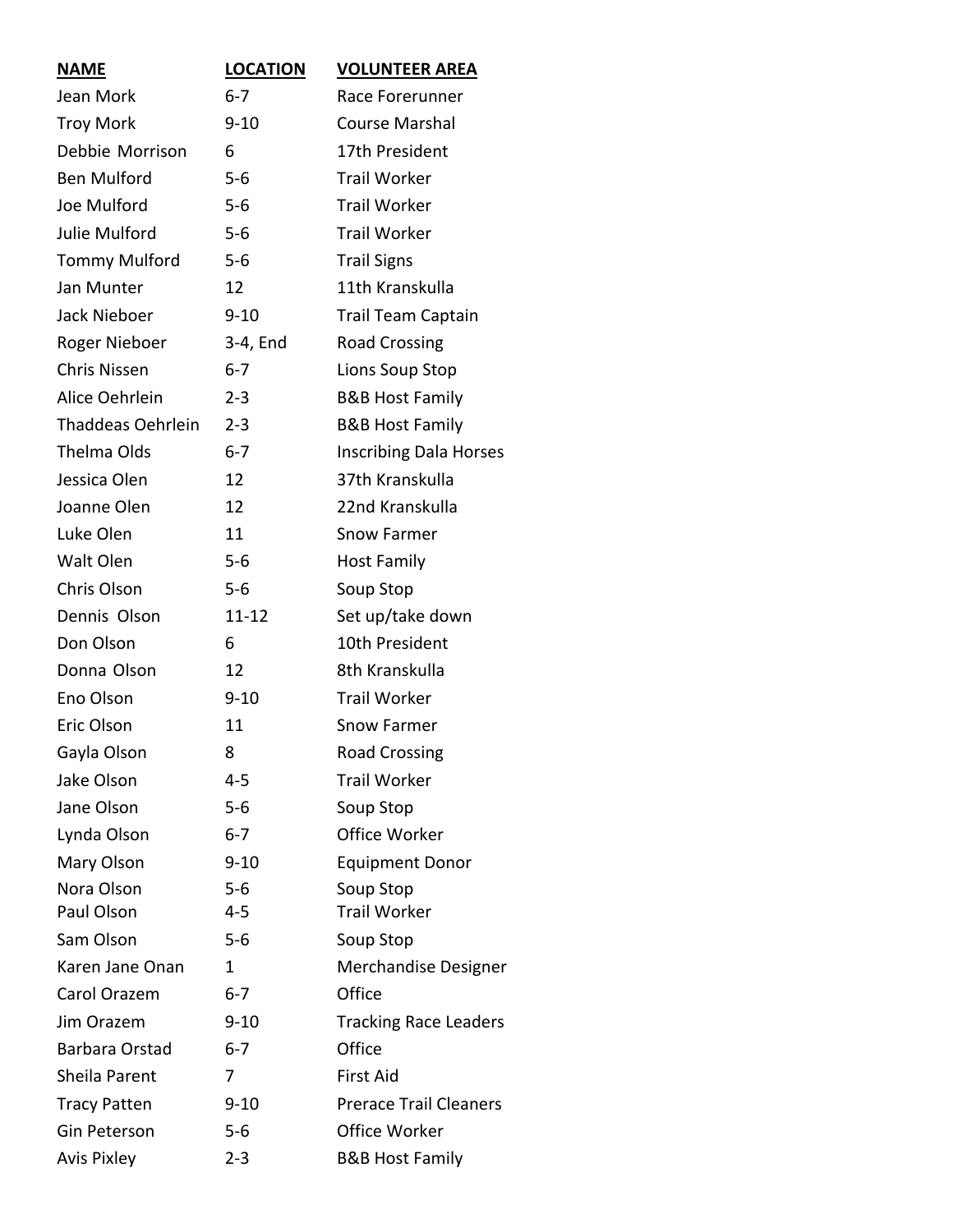| <b>NAME</b>             | <b>LOCATION</b> | <b>VOLUNTEER AREA</b>         |
|-------------------------|-----------------|-------------------------------|
| <b>Chuck Pixley</b>     | $2 - 3$         | <b>B&amp;B Host Family</b>    |
| Dawn Plested            | $5-6$           | Marketing                     |
| <b>Robert Price</b>     | $0 - 1$         | Landowner                     |
| Cyrus Raivo             | 6-7, End        | <b>Bell Ringer</b>            |
| Keith Raivo             | 6-7, End        | Artist                        |
| Val Raivo               | 6-7, End        | Office                        |
| Abby Randall            | $5 - 6$         | <b>Road Crossing</b>          |
| Amy Randall             | $5 - 6$         | <b>Road Crossing</b>          |
| Anna Randall            | $5 - 6$         | <b>Road Crossing</b>          |
| Dave Randall            | $5 - 6$         | <b>Road Crossing</b>          |
| Randy Reynolds          | 6               | 9th President                 |
| Louis Richards          | $10 - 11$       | <b>Trail Worker</b>           |
| Joyce Richards          | $5 - 6$         | Office Worker                 |
| Kathy Robatcek          | $9 - 10$        | <b>Prerace Trail Cleaners</b> |
| Laurel Robertson        | 6               | <b>Office Worker</b>          |
| <b>Bill Roche</b>       | $3 - 4$         | <b>Road Crossing</b>          |
| Laura Roche             | $6 - 7$         | <b>Office Worker</b>          |
| Linda Rother            | 12              | Photographer                  |
| <b>Terry Salmela</b>    | 6               | 11th President                |
| Dee Salmonson           | $10 - 11$       | 2nd Kranskulla                |
| Shari Salmonson         | $10 - 11$       | 19th Kranskulla               |
| Daisy Samuelson         | $10 - 11$       | 1st Kranskulla                |
| Phil Schroeder          | $5 - 6$         | Race Forerunner               |
| Dennis Schulz           | 6               | <b>First Board</b>            |
| Jack Schwinghamer       | 6               | 15th President                |
| <b>Barb Seaton</b>      | 12              | Race Announcer                |
| <b>Eugene Sheggrud</b>  | $9 - 10$        | Security                      |
| <b>Lillian Sisneros</b> | $6 - 7$         | Soup Stop                     |
| John Skillicorn         | 6               | <b>Board Director</b>         |
| Jeanette Slaikeu        | $3 - 4$         | <b>Road Crossing</b>          |
| Jim Slaikeu             | $9 - 10$        | Security                      |
| <b>Brian Smith</b>      | $7 - 8$         | Rescue & Sweep                |
| Dick Smith              | 6               | 4th President                 |
| Mark Smith              | $8 - 9$         | Fat Vasa Course               |
| <b>Ruth Smith</b>       | $5 - 6$         | <b>Host Family</b>            |
| Skyler Smith            | $7-8$           | Rescue & Sweep                |
| Cory Stanchfield        | $11 - 12$       | Set up/take down              |
| <b>Gary Stark</b>       | 6               | <b>Board Director</b>         |
| Ronnie Stark            | $6 - 7$         | Lions Soup Stop               |
| Lyndon Stegman          | $3 - 4$         | Soup Stop                     |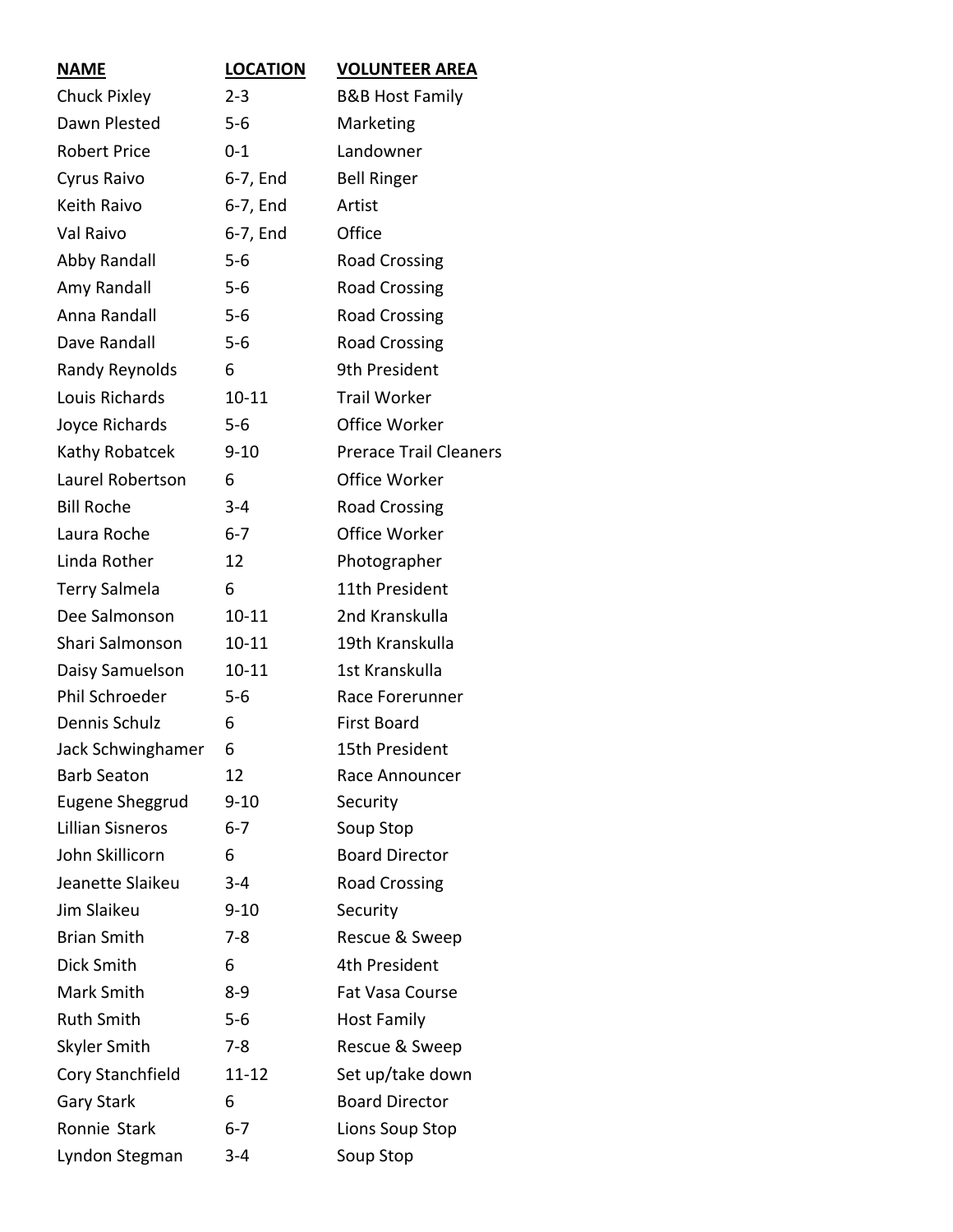| <b>NAME</b>              | <b>LOCATION</b> | <b>VOLUNTEER AREA</b>      |
|--------------------------|-----------------|----------------------------|
| Caleb Stegner            | $7 - 8$         | Bag drop off/pick up       |
| Jael Stegner             | $7 - 8$         | Bag drop off/pick up       |
| Lydia Stegner            | $7 - 8$         | Bag drop off/pick up       |
| Nancy Stegner            | $7 - 8$         | Bag drop off/pick up       |
| Amanda Stenberg          | 12              | 39th Kranskulla            |
| <b>Cossette Stenberg</b> | 4-5             | <b>Trail Worker</b>        |
| Dietrich Stenberg        | $4 - 5$         | <b>Trail Worker</b>        |
| <b>Torsten Stenberg</b>  | 4-5             | <b>Trail Worker</b>        |
| Jamie Stevens            | $0 - 1$         | Landowner                  |
| Pete Stewart             | $6 - 7$         | <b>Blueberry Soup</b>      |
| <b>Tom Stoffel</b>       | 6               | 5th President              |
| Laura Strand             | $6 - 7$         | Quickbooks Tech            |
| Millie Stromback         | $5-6$           | Office Worker              |
| <b>Virgil Stromback</b>  | 4               | Morrie, the Gnome          |
| Colleen Ann Sullivan     | $5-6$           | Host                       |
| <b>Rita Sundberg</b>     | 6               | 6th President              |
| Robert Sundberg          | 1               | Race Announcer             |
| Jarek Sundet             | $3 - 4$         | Lions Soup Stop            |
| Ann Sutherlands          | $0 - 1$         | Landowner                  |
| <b>Mark Sutherlands</b>  | $0 - 1$         | Landowner                  |
| <b>Ted Taylor</b>        | $11 - 12$       | <b>Finish Line</b>         |
| Randy Ulseth             | 8               | <b>Road Crossing</b>       |
| Dave Ulstrom             | $5-6$           | <b>Bus Driver</b>          |
| Kathy Undem              | $3 - 4$         | 16th Kranskulla            |
| Kelsie Undem             | 12              | Chip Remover               |
| Kjersten Undem           | $7-8$           | Miniloppet Helper          |
| <b>Becky Utecht</b>      | $6 - 7$         | Soup Stop                  |
| Matt Utecht              | End             | Tech                       |
| Charrie VanVleet         | $9 - 10$        | Miniloppet                 |
| Vicki Vork               | $2 - 3$         | <b>B&amp;B Coordinator</b> |
| John Wakefield           | $7 - 8$         | Soup Stop                  |
| Robyn Wallace            | $10 - 11$       | 21st Kranskulla            |
| Virginia Weber           | $5 - 6$         | Office Worker              |
| Wade Weber               | 6               | 7th President              |
| Caleb Weinand            | $11 - 12$       | Set up/take down           |
| Mike Weinand             | $0 - 1$         | Landowner                  |
| Rachelle Weinand         | 12              | 40th Kranskulla            |
| <b>Jill Weingart</b>     | $5 - 6$         | <b>Host Family</b>         |
| Paul Weingart            | $5 - 6$         | <b>Host Family</b>         |
| Nicholas Wells           | $5 - 6$         | Transportation             |